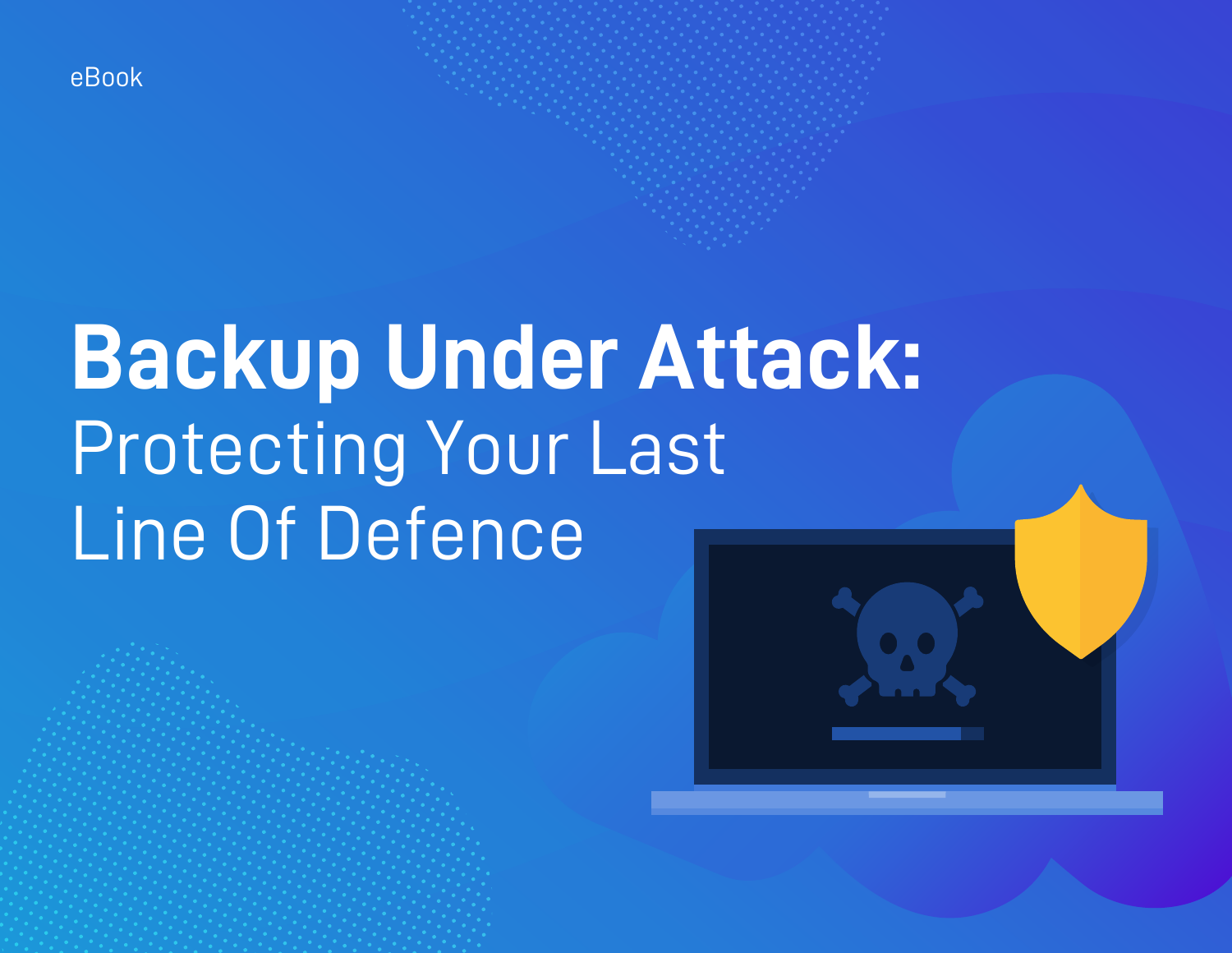## **Introduction**

Your company depends on technology to power everything from payroll to your Wi-Fi network. While you see excellent productivity gains from a digital infrastructure, you are vulnerable to any situation that takes out your systems.

Did you know attacks on small and medium businesses (SMBs) amount to 28%<sup>1</sup> of all cyber attacks in 2020? Hackers look for vulnerabilities in networks, servers, and endpoint devices, to spread ransomware, plant other types of malware, steal user data, and more. According to the [Verizon 2020](https://enterprise.verizon.com/resources/reports/dbir/)  [Data Breach Investigations Report,](https://enterprise.verizon.com/resources/reports/dbir/) there are differences between SMBs (less than 1000 employees) and larger enterprises (greater than 1000 employees) when it comes to breaches and attacks. The most notable being that malware attacks are 2x more likely for SMBs.

The focus of this piece is backup, a component of business continuity and disaster recovery (BCDR). Why backup? Because backup is your last line of defense. If a server is infected with ransomware or critical files are deleted in error, you need a backup to restore from. However, not all backups are created equally. For example, restore times can vary widely depending on the solution you have in place. Even worse, your backups themselves may be targeted by hackers. In this piece, we'll explore proven methods that managed service providers (MSPs) are using to help ensure your backups are safe and readily available for fast restores.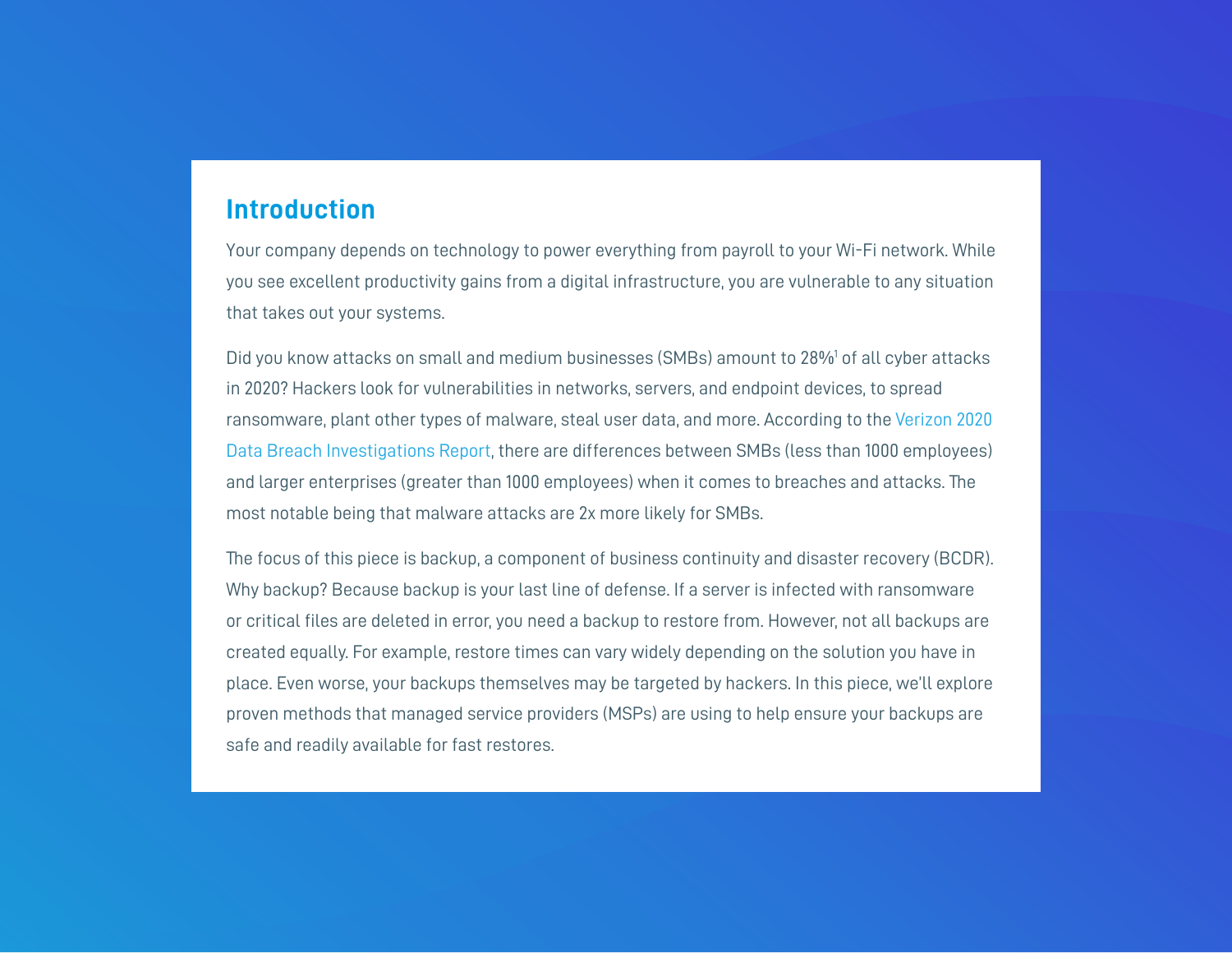It seems that for SMBs, the question of data loss is not *if* it will occur, but *when*.



# **How Backup Attacks Occur**

The Verizon 2020 DBIR report uses the [VERIS Framework](http://veriscommunity.net/) to categorise threats. According to the framework, threats include:

- Malware (Ransomware, viruses, etc.)
- Hacking (Stolen credentials, backdoors)
- Social (Phishing, pretexting)
- Misuse (Privilege abuse)
- Physical (Theft, tampering)
- Error (Misconfiguration, misdelivery, loss)
- Environmental (Power failures, atmospheric conditions)

While all of these can threaten backup security, we will focus on hacking, malware, and errors. According to the report, the hacking occurred in 45% of incidents, errors 22%, and malware 17%.

You don't want to face downtime without knowing exactly what your MSP is doing to bring your systems back up. Let's look at each one, its associated vulnerability, and how MSPs mitigate risk to your backups.

## **Hacking:**

By definition, a hacker is a malicious actor who looks for weaknesses in your computer systems, applications, and networks to compromise the associated systems and/or to steal data. With regards to backup, hackers are increasingly looking at vulnerabilities in both backup software, backup files, and the systems on which backup data is stored.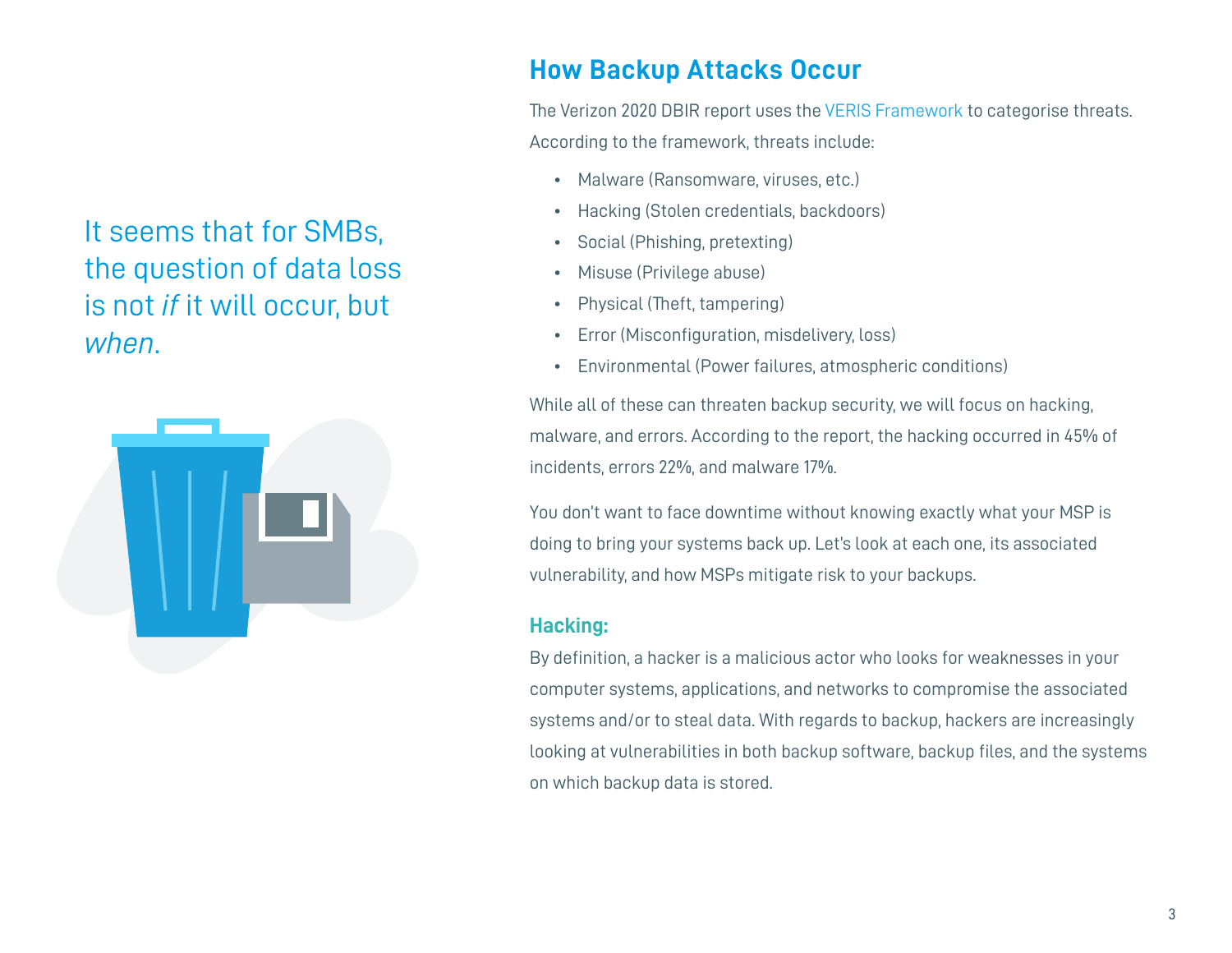

Hackers have been known to steal the credentials of a backup administrator as a backdoor to access systems and data.

**Backup Software:** Backup software solutions, by nature, require a high level of access to files, systems, virtual machines, databases, and other aspects of a computing environment. Hackers have been known to steal the credentials of a backup administrator as a backdoor to access systems and data.

Additionally, some backup products maintain a configuration database that stores the credentials required to connect to the systems they backup. If that database is compromised, a hacker could potentially gain access to every protected system.

**Backup Files:** Backup files can be targets simply because backup file extensions (e.g., BAK), [are easy to find](https://fileinfo.com/filetypes/backup). Hackers may gain access to the backup software and either turn off or delete the backup files.

**Remote Access:** Since many backup products must connect remotely to servers to back them up or to administer backups, using password authentication can open up a path to attack protected systems, simply because passwords are easy to steal.

**Backup Encryption:** It isn't uncommon for backups to be encrypted. However, if an attacker gains access to the encryption key, they can read the backup and/or change the key to make the data inaccessible. That's why it is essential to follow backup encryption key best practices such as storing the key on a separate machine, physically securing that machine, etc.

Given the importance of a solid backup and business continuity strategy, there are several best practices you should ensure your MSP is following. This will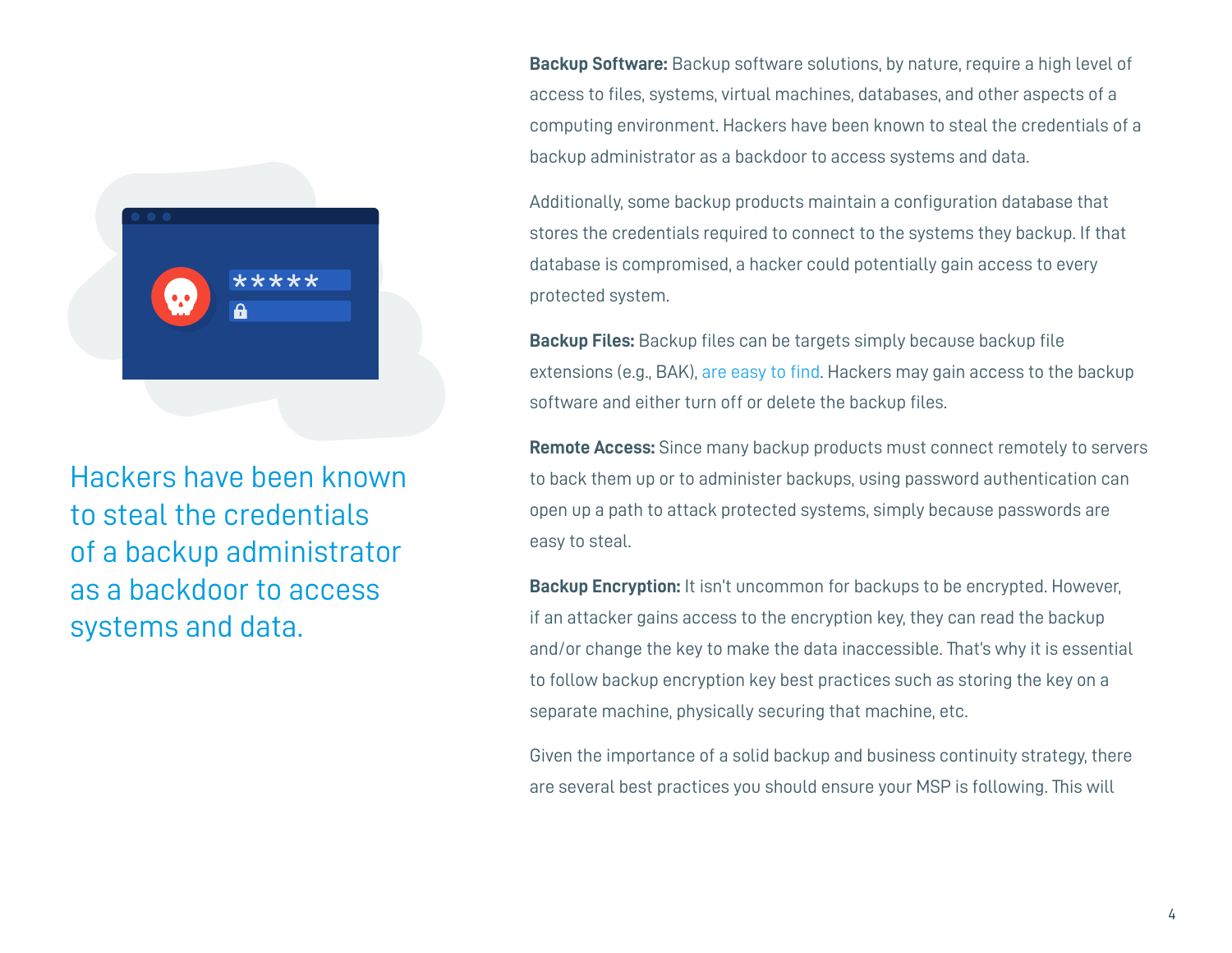

If one system admin doesn't know what the other is doing and the storage provisioned for backups is removed or deleted, there is a problem.

allow you to screen out vendors that don't give you sufficient protection for your business continuity needs.

- Uses Two-Factor Authentication (2FA) to control access to the backup software portal.
- If utilising a backup appliance ensure they cannot connect to it directly via a simple LAN connection.
- Not using passwords for remote access. Instead, they should apply keybased Secure Shell (SSH) authentication instead.
- Make sure that backup copies of your business's data are kept in a safe, secure location - preferably geographically dispersed from the primary data and backups.

#### **Errors:**

It's safe to say everyone has experienced that "on no" moment when they have deleted something they didn't mean to delete. Below you will find some common errors that can impact the ability of your MSP to quickly restore what was lost.

**Backup file deletion:** It is easy to find the file extension name for backups. This makes it easy for malicious actors to find them. However accidental deletion can occur as well. Since backup files can be large, there is nothing to stop someone from "reclaiming the space" used by a large backup file.

**Decommission or remove storage:** This is an especially important consideration in larger environments with multiple systems administrators. If one system admin doesn't know what the other is doing and the storage provisioned for backups is removed or deleted, there is a problem.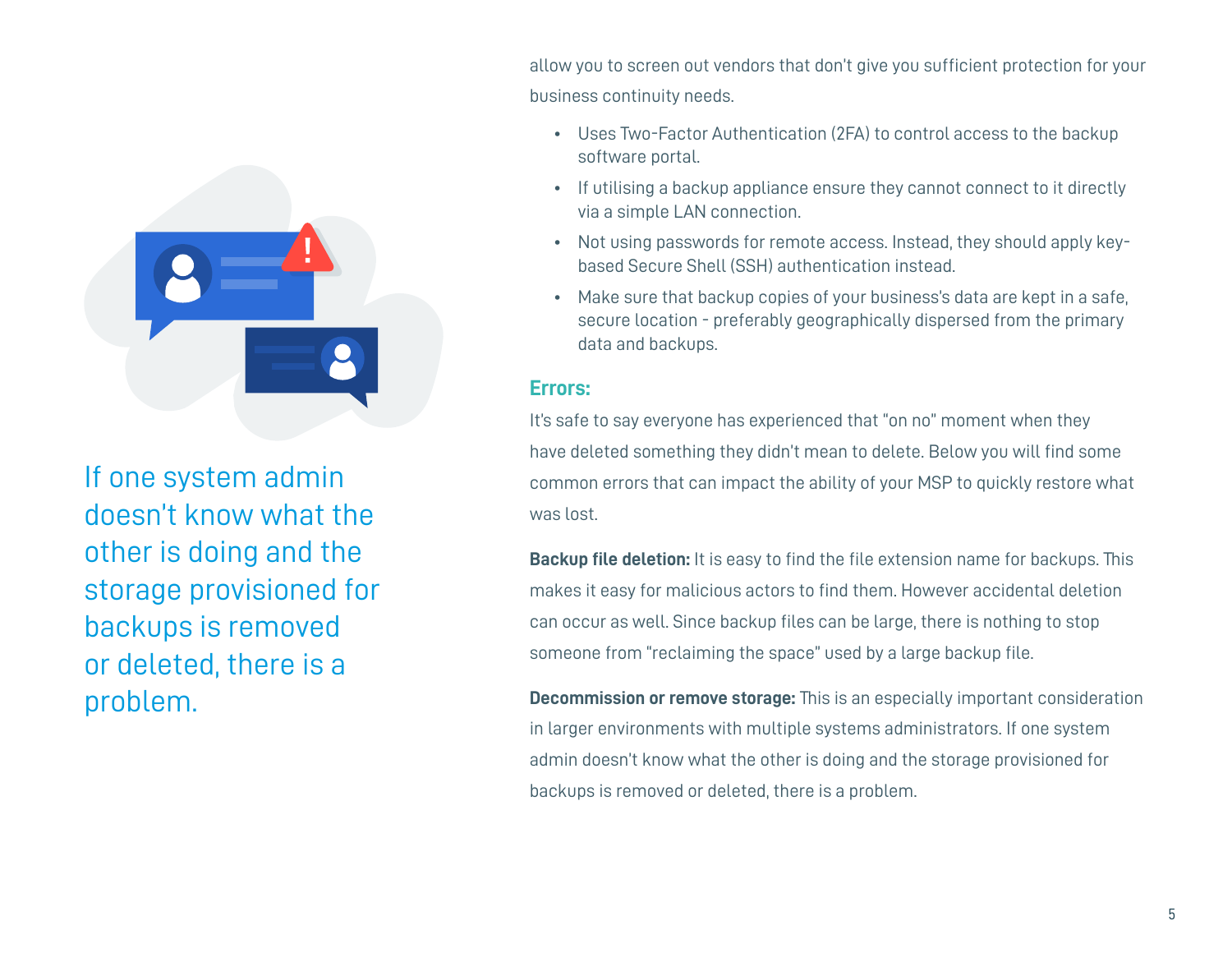

It's safe to say everyone has experienced that "oh no" moment when they have deleted something they didn't mean to delete. **Agent deletion:** It's common for servers to come and go, applications to be upgraded, or even virtual machines to be moved, renamed, or deleted. Sometimes during this type of action, the backup software agent and/or entry is deleted, so those machines will no longer be backed up.

**Upgrades:** Step one of any upgrade is to "backup before you make changes" but what if the upgrade is the backup solution itself? Many legacy backup products rely upon catalogs or indexes of the data that gets backed up. If those catalogues or indexes are overwritten, deleted, renamed, etc. the backups themselves may be unreadable even though the backup file itself exists.

Working with an MSP you trust gives you peace of mind. But how do you know that your MSP is protected against the second most common data breach if they accidentally delete your backup?

- Uses a modern solution that provides numerous point-in-time recovery points as granular as the backups occur (5 minutes to 24 hours for example). The more copies the better!
- Implements access employee controls for backup files, limiting who can delete them.
- Replicates the primary backups. The most common restore occurs from a backup that is less than 48 hours old, so make sure they are replicating a copy of the recent backups to a secure cloud or another server within their organisation.
- Protects backup catalogues and indexes from being deleted or corrupted.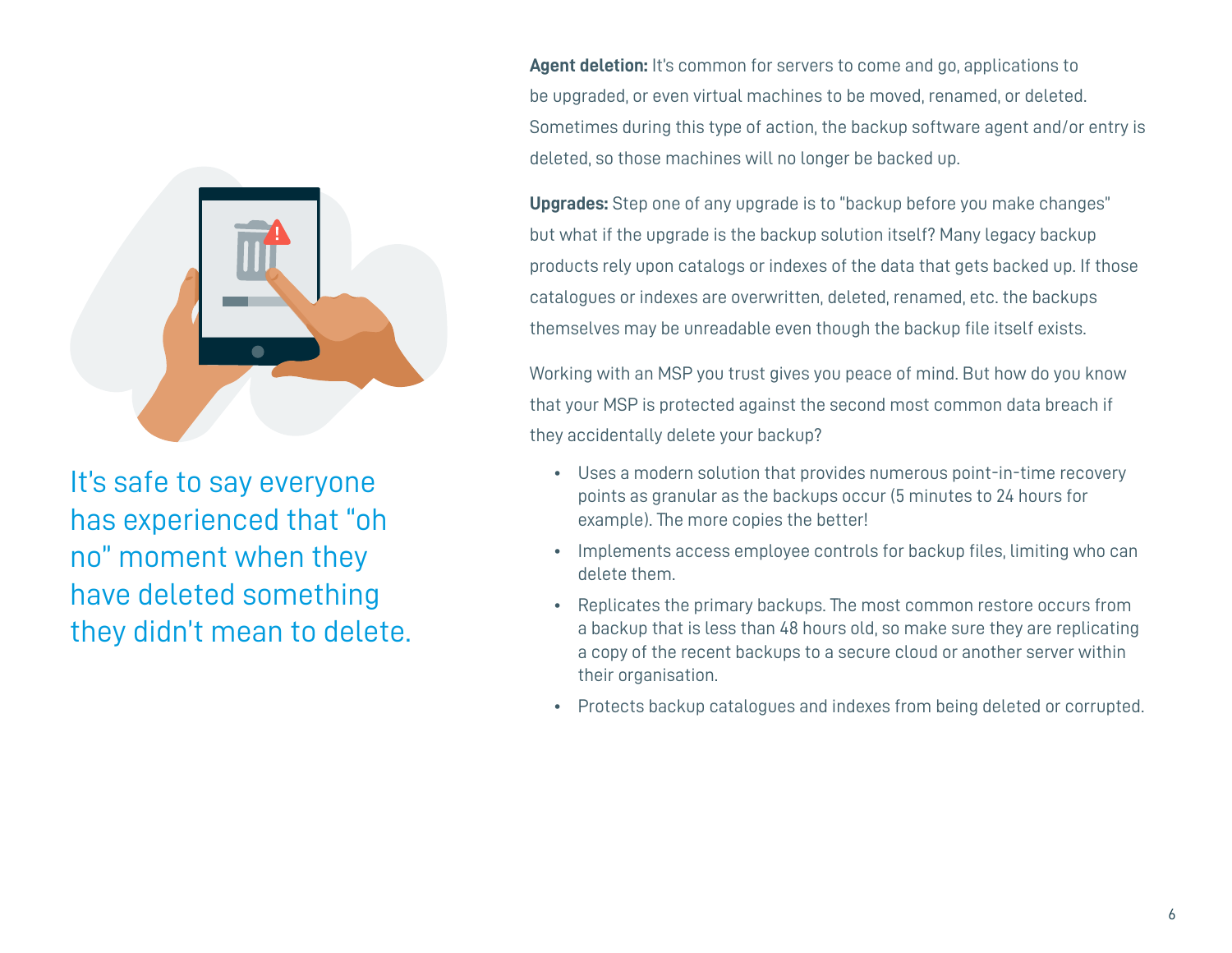

Ransomware falls into the Malware category and is the second most common type of malware, according to Verizon's report.

#### **Malware:**

Even though Malware decreased overall year-over-year<sup>2</sup>, Ransomware falls into the Malware category and is the second most common type of malware, according to Verizon's report.

Ransomware is typically distributed via phishing emails that trick a user into clicking a link or downloading an attachment that installs the malware on their system. Once the ransomware has been installed on a PC or server, it begins searching for files to encrypt. Since ransomware spreads silently, it often isn't detected for weeks, months, or even longer.

After the attackers believe they have thoroughly infiltrated the systems, they then begin encrypting files to make them unavailable to the users. Files may be permanently deleted if the ransom is not paid.

**Backup Files:** Backup files are just another file type, so they can be encrypted by the ransomware too. If the backup solution has been compromised, there is no way to recover other than paying the ransom. However, paying a ransom does not guarantee an organisation will regain access to their data. And since the file extensions for backup solutions are easily attainable, ransomware attackers can go after those files to ensure the compromised systems cannot be recovered.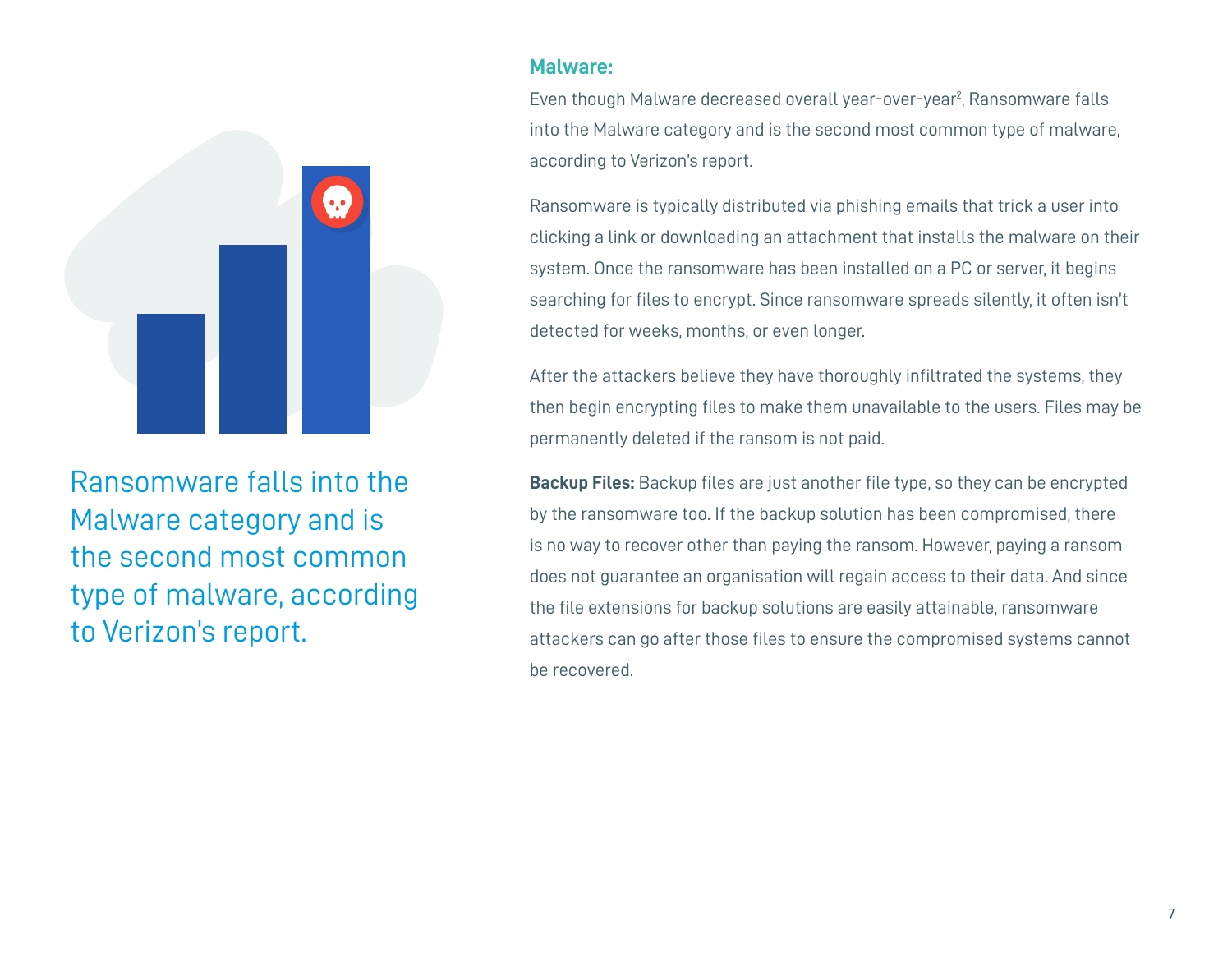

Work with a trusted MSP to give your organisation the right technology strategy and IT support to help your business grow.

Your backup files may be your absolute last line of defence, so how can an MSP protect them?

- Using a backup solution that offers ransomware scanning.
- Keep backup copies offsite in a secure location.
- The more copies the better. With modern backup solutions, granular backups or "snapshots" provide multiple points in time to recover from.
- Reliable BCDR solution in place that allows your MSP to quickly recover your business operations locally or in the cloud when primary systems are compromised.

# **Summary**

Whether it be hacking, malware, or human error, the most common ways of compromising primary data apply to backup also. Cunning attackers want to make sure that recovery of PC, servers, or virtual machines cannot be performed. That is why backup systems are now under attack.

Working with an MSP that is using a reliable business continuity solution is paramount to mitigating risks to your backup. That's why we offer **Datto Unified Continuity** to our clients. A successful business continuity solution that spans the server to the desktop with the flexibility to backup locally, direct to cloud, or both.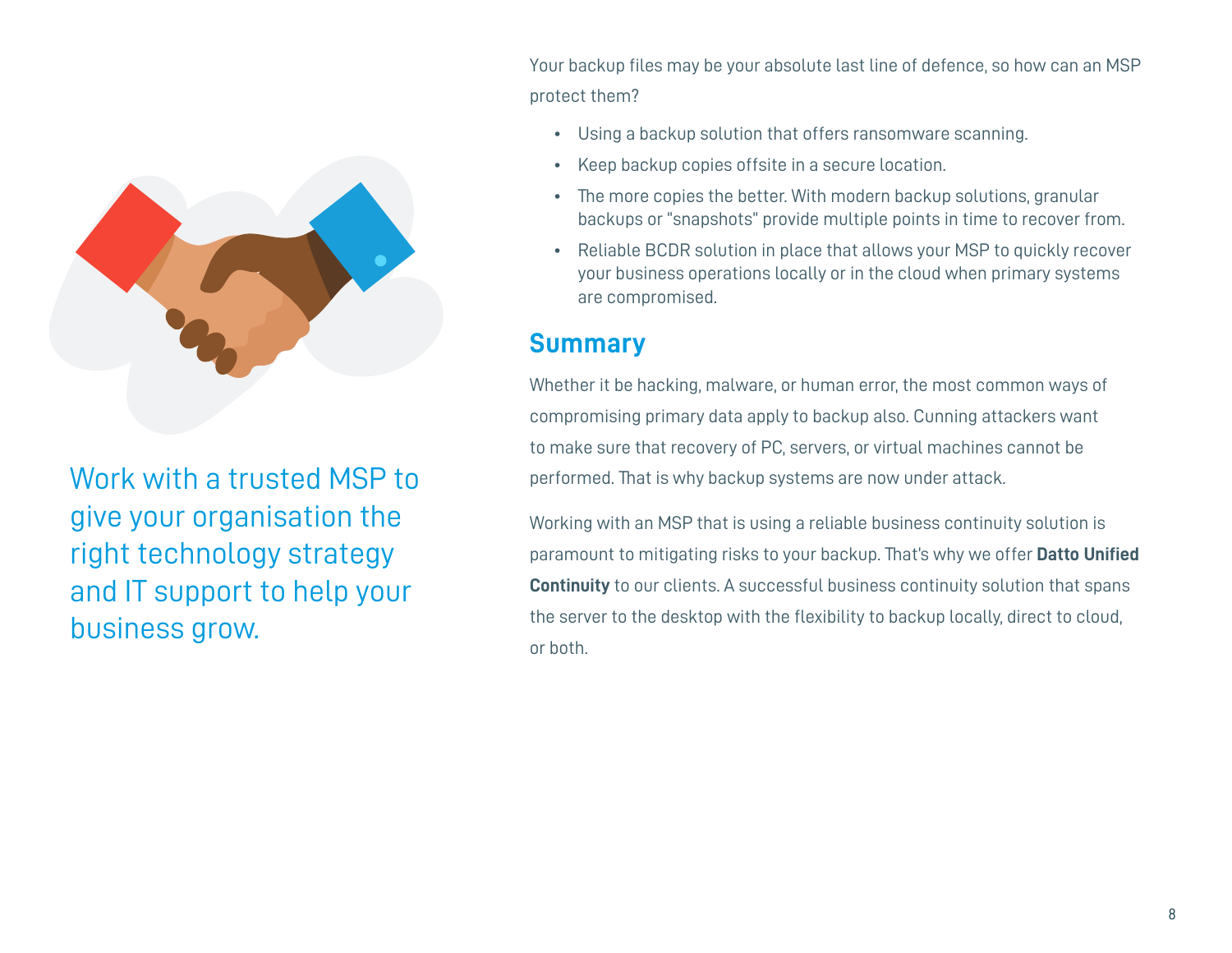

## **Key features of Datto Unified Continuity include:**

- Comprehensive protection for servers, virtual machines, SaaS, and PC/Laptops
- Integrated ransomware scanning during backup
- Two-Factor Authentication (2FA) access control
- Services audited for compliance with SOC 2 security and quality standards
- Secure backup appliances that cannot be accessed locally
- Instant local recovery
- The Datto Cloud for offsite backup storage
- Geographically dispersed, replicated data centers
- Optional Infinite Cloud Retention
- Encrypted remote replication
- Optional backup data encryption
- Instant recovery of servers and virtual machines in the secure Datto Cloud
- Exclusive Cloud Deletion Defense™ to protect against accidental or malicious backup deletion
- Point-in-time image recovery

<sup>&</sup>lt;sup>1</sup>Verizon 2020 Data Breach Investigations Report 2 Verizon 2020 Data Breach Investigations Report